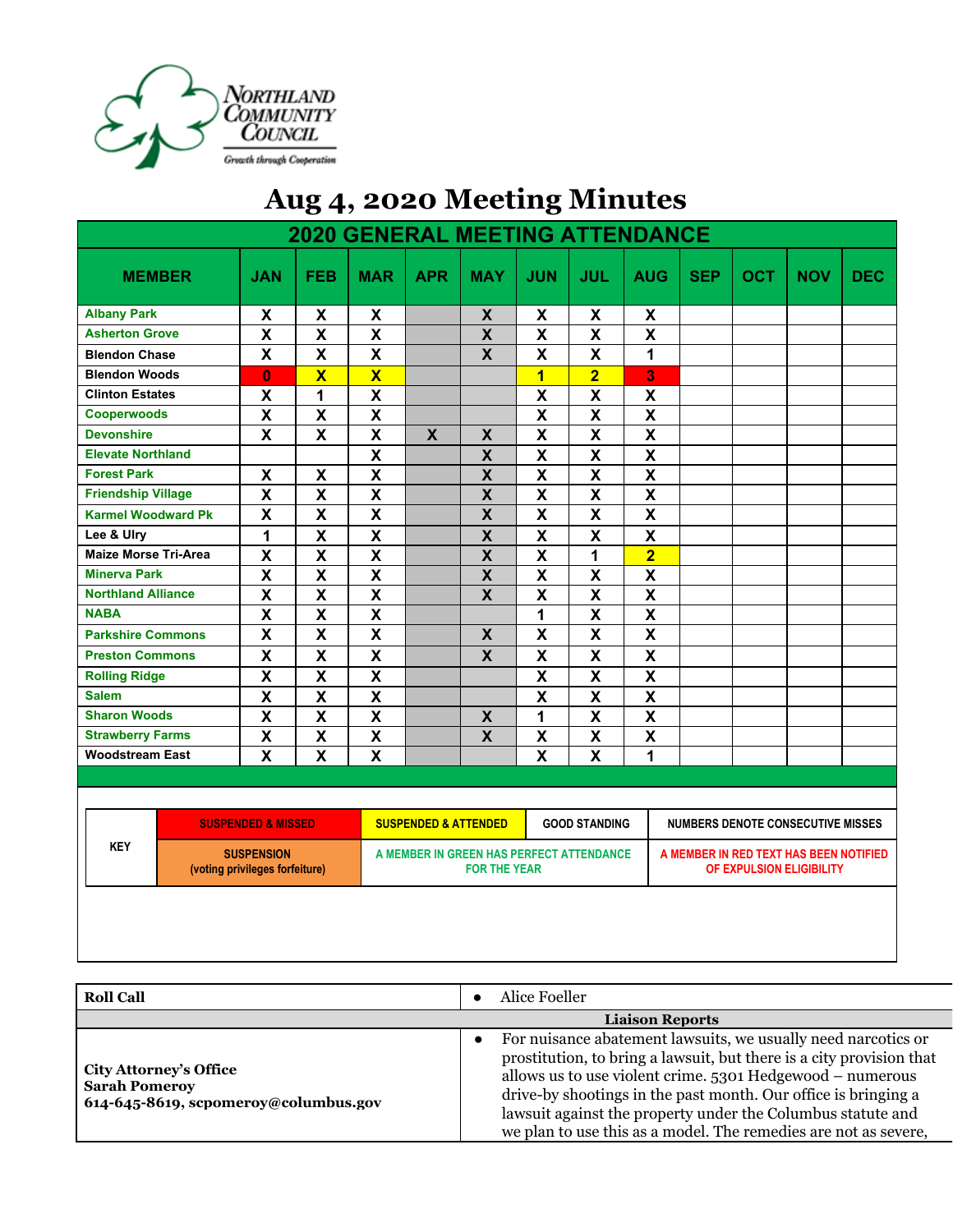|                                                                                      | but in this case we don't have the narcotics evidence. We are<br>waiting to see if we can bring some code violations in as well.<br>Roger Davidson thanked Sarah for researching a neighbor with<br>$\bullet$<br>an ax-throwing target.                                                                                                                                                                                                                                                                                                                                                                                                                                                                                                                                                                                                                                                                                                                                                                                                                                                                                                                                                                                                                                                                                                                                                                                                                                                                                                                                                                                                                                               |
|--------------------------------------------------------------------------------------|---------------------------------------------------------------------------------------------------------------------------------------------------------------------------------------------------------------------------------------------------------------------------------------------------------------------------------------------------------------------------------------------------------------------------------------------------------------------------------------------------------------------------------------------------------------------------------------------------------------------------------------------------------------------------------------------------------------------------------------------------------------------------------------------------------------------------------------------------------------------------------------------------------------------------------------------------------------------------------------------------------------------------------------------------------------------------------------------------------------------------------------------------------------------------------------------------------------------------------------------------------------------------------------------------------------------------------------------------------------------------------------------------------------------------------------------------------------------------------------------------------------------------------------------------------------------------------------------------------------------------------------------------------------------------------------|
| <b>Columbus Police</b><br><b>Larry Geiss and Scott Clinger</b>                       | Regarding the house on Hedgewood, people are showing up at<br>$\bullet$<br>all hours and shooting this house up, and there are innocent<br>neighbors next door. I want you to know we'll work as hard as<br>we can. - Scott.<br>Should we call non-emergency for commercial vehicles parked<br>$\bullet$<br>in residential streets? - John Kirkpatrick. Larry and Scott will<br>look for it and will ask for patrol to also enforce.<br>Officer Eric Jones still has more medical appointments and<br>$\bullet$<br>won't be back on patrol until at least the end of August. Cards<br>can be sent in care of Larry Geiss at 1150 Morse Rd.                                                                                                                                                                                                                                                                                                                                                                                                                                                                                                                                                                                                                                                                                                                                                                                                                                                                                                                                                                                                                                            |
| <b>FACT &amp; Consider Biking</b><br>David Roseman                                   | No report<br>$\bullet$                                                                                                                                                                                                                                                                                                                                                                                                                                                                                                                                                                                                                                                                                                                                                                                                                                                                                                                                                                                                                                                                                                                                                                                                                                                                                                                                                                                                                                                                                                                                                                                                                                                                |
| <b>Columbus Public Library Liaison</b><br>Keith Hanson                               | The library is offering limited free copying if you need<br>$\bullet$<br>that, for just a few pages. We're seeing about 100 to 150<br>people a day for pickup/dropoff.<br>We are taking it week by week in terms of opening up<br>$\bullet$<br>for access to computers.<br>Everyone is welcome to use the WiFi in the parking lot,<br>$\bullet$<br>but we know not everyone has their own device.<br>40 to 50 families are taking advantage of the<br>$\bullet$<br>grab-and-go breakfast and lunch for each child in their<br>families. This will continue through Aug. 21. After<br>school starts, we aren't sure what will happen with our<br>usual after-school snack service.<br>We are not sure what Homework Help will look like.<br>$\bullet$<br>We plan to offer virtual homework help to try to help<br>parents and students. We are also putting resources<br>together. We are interested in partnering with other<br>agencies to bring together social service help for<br>assistance of various kinds.<br>We wrapped up our Summer Reading Challenge and<br>$\bullet$<br>lots of kids earned prizes.<br>Last week we started a Virtual Kindergarten Success<br>Club. This is to help kids prepare for kindergarten.<br>We making progress with the construction of the new<br>$\bullet$<br>library. You can see the footprint of the building and<br>the elevator shafts.<br>Librarians can also make a packet of books for you to<br>$\bullet$<br>take even with special requests for adults or kids, such<br>as books with horses in them, etc.<br>Fred Helser thanked Keith for the audiobooks that are<br>$\bullet$<br>available through the library website and app. |
| <b>Northland Area Business Association</b><br>Dave Cooper                            | The 161 Task Force is having a clean up this Saturday<br>$\bullet$<br>from 9-12. This is a litter clean up. Bring your own<br>gloves and wear something bright. We will supply<br>grabbers and trash bags.<br>NABA Golf Outing is cancelled.<br>$\bullet$<br>161 Task Force meeting Thursday - This is not a public<br>$\bullet$<br>meeting, but you can leave feedback on the project using<br>the link https://publicinput.com/H718                                                                                                                                                                                                                                                                                                                                                                                                                                                                                                                                                                                                                                                                                                                                                                                                                                                                                                                                                                                                                                                                                                                                                                                                                                                 |
| <b>City of Columbus Community Liaison</b><br>Alfred Akainyah aaakainyah@columbus.gov | Aug. $15 - a$ training on zoning in the city. The deadline to<br>$\bullet$<br>register is Aug 12                                                                                                                                                                                                                                                                                                                                                                                                                                                                                                                                                                                                                                                                                                                                                                                                                                                                                                                                                                                                                                                                                                                                                                                                                                                                                                                                                                                                                                                                                                                                                                                      |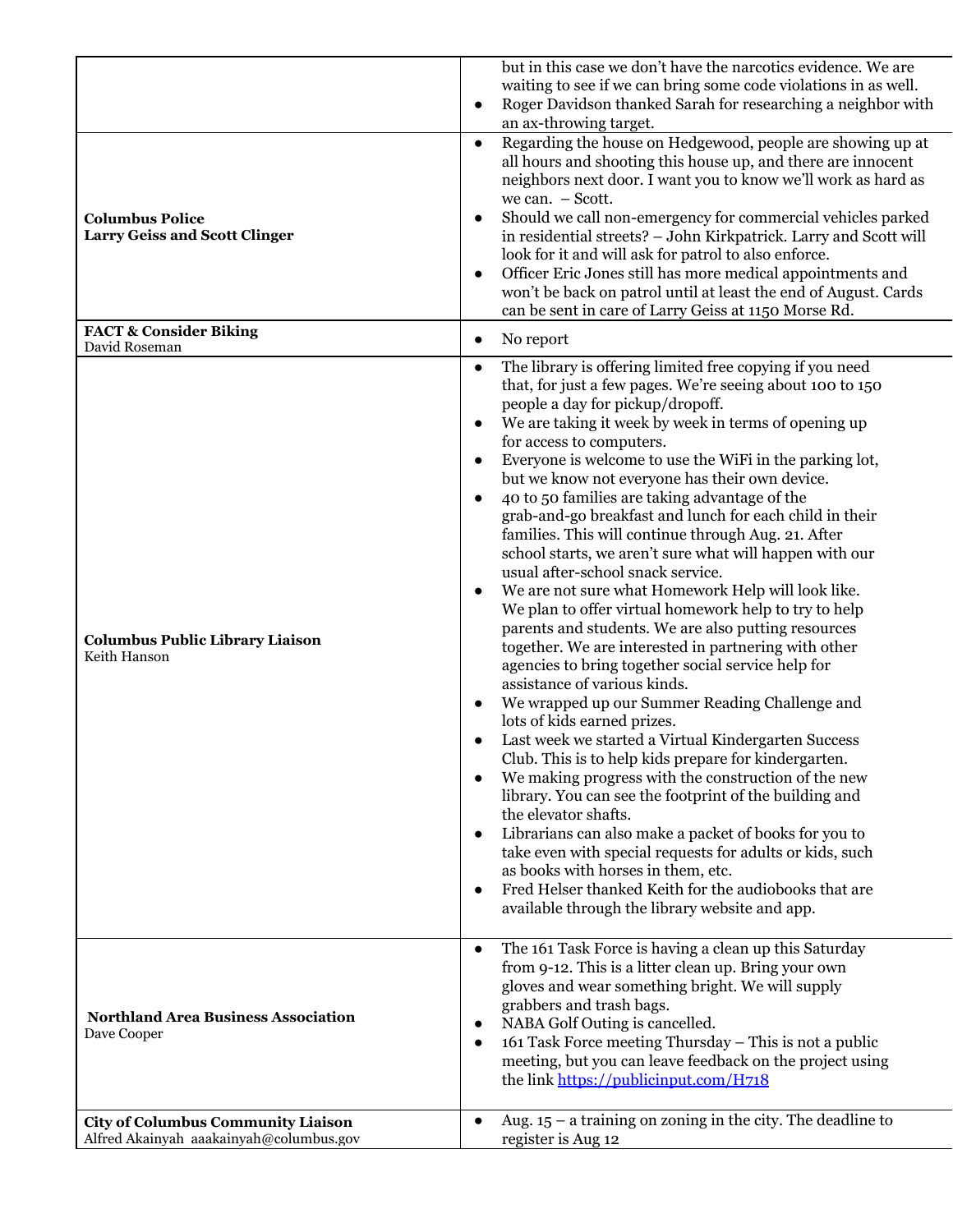|                                                                                         | Four Virtual Town Hall Series. The North Side one will be<br>$\bullet$<br>Aug. 31 5-6:30p. Topics will include what city departments are<br>doing in Northland. Illegal dumping, neighborhood safety, My<br>Brother's Keeper, Mission Zero, charter amendments. We are<br>putting a whole team together to do these and be a great<br>resource for the residents. www.Facebook/cbusneighbor<br>Other than that we are working on neighborhood complaints,<br>$\bullet$<br>which are mostly code violations.<br>Dave thanked Alfred for forwarding materials to Rolling<br>$\bullet$<br>Ridge.<br>Sandra is deferring mostly to Council President Hardin.<br>$\bullet$                                                                                                                                                                                                                                                                                                                                                                                                                                                                                                                                                                                                                                                                                                                                                                                                                                                                                                                                                                                                                                                                                                                                                                                                                                                                                                                                                                                                                                                                                                                                                                                                                                                                                                                                                                                                                                                                                                      |
|-----------------------------------------------------------------------------------------|----------------------------------------------------------------------------------------------------------------------------------------------------------------------------------------------------------------------------------------------------------------------------------------------------------------------------------------------------------------------------------------------------------------------------------------------------------------------------------------------------------------------------------------------------------------------------------------------------------------------------------------------------------------------------------------------------------------------------------------------------------------------------------------------------------------------------------------------------------------------------------------------------------------------------------------------------------------------------------------------------------------------------------------------------------------------------------------------------------------------------------------------------------------------------------------------------------------------------------------------------------------------------------------------------------------------------------------------------------------------------------------------------------------------------------------------------------------------------------------------------------------------------------------------------------------------------------------------------------------------------------------------------------------------------------------------------------------------------------------------------------------------------------------------------------------------------------------------------------------------------------------------------------------------------------------------------------------------------------------------------------------------------------------------------------------------------------------------------------------------------------------------------------------------------------------------------------------------------------------------------------------------------------------------------------------------------------------------------------------------------------------------------------------------------------------------------------------------------------------------------------------------------------------------------------------------------|
| Sandra R. López<br>Division of Community Engagement<br>srlopez@columbus.gov             | Council passed a number of measures related to policing<br>$\bullet$<br>and community safety.<br>I haven't heard complaints in Northland around<br>$\bullet$<br>short-term rentals and AirBNBs, Council Member Dorans<br>is handling those. You can send them to Sandra.                                                                                                                                                                                                                                                                                                                                                                                                                                                                                                                                                                                                                                                                                                                                                                                                                                                                                                                                                                                                                                                                                                                                                                                                                                                                                                                                                                                                                                                                                                                                                                                                                                                                                                                                                                                                                                                                                                                                                                                                                                                                                                                                                                                                                                                                                                   |
|                                                                                         | <b>Selected Discussions</b>                                                                                                                                                                                                                                                                                                                                                                                                                                                                                                                                                                                                                                                                                                                                                                                                                                                                                                                                                                                                                                                                                                                                                                                                                                                                                                                                                                                                                                                                                                                                                                                                                                                                                                                                                                                                                                                                                                                                                                                                                                                                                                                                                                                                                                                                                                                                                                                                                                                                                                                                                |
| <b>Round Table Discussion</b><br><b>City Council President</b><br><b>Shannon Hardin</b> | Council Member Hardin praised NCC because we bring many<br>$\bullet$<br>issues to the table, but we also bring solutions. You represent<br>one of the most diverse areas of the city.<br>These have been the most challenging of times to be in<br>$\bullet$<br>leadership. I thought Covid was our thing. I thought that would<br>be the thing that defined my career. But then we had massive<br>demonstrations that swept the country and certainly impacted<br>Columbus.<br>These issues were very personal. With Covid we were worried<br>$\bullet$<br>about our personal health and our family members. With racial<br>demonstrations, whether you are black or white, we were<br>worried about whether we would tear each other apart.<br>As a community we have learned a lot about Covid. Wearing a<br>mask works. It's not a political statement. It's a scientific fact.<br>Until we have an effective vaccine, we are going to have to keep<br>this up for awhile. It's hard. We can't have big cookouts and<br>birthday parties.<br>Health commissioner Mashika Roberts has provided sound<br>leadership.<br>We announced a closure of bars at 10p. People were not (and<br>really could not) social distance at bars.<br>We recently passed a series of bills that addressed policing<br>$\bullet$<br>reforms. Many people see police and feel a great sense of<br>safety. Other people, like myself as a Black man, don't have<br>that same feeling. We have talks with our sons about what to<br>do if you are pulled over, and it's a conversation out of fear. We<br>all know this, but it's not how it ought to be. This conversation<br>is about how we can better ourselves. I agreed with what people<br>were protesting about and what they were asking for.<br>We created short-term and long-term goals for policing<br>$\bullet$<br>reforms. Many of the protesters were not engaged like you are<br>in NCC and don't understand government and how we could<br>not make a change the next day. But we set a goal of 4-5 weeks<br>out. The reforms were around No-knock warrants, police<br>affiliation with hate groups, demilitarization of police in terms<br>of weapons and tools, and independent civilian review. We<br>hosted over 24 hours of public hearings and heard from 100s of<br>people testifying and thousands of emails. I was extremely<br>proud of Columbus and my colleagues. We met with the police<br>department and the FOP and the administration many times.<br>We voted on those four pieces in July and passed them. |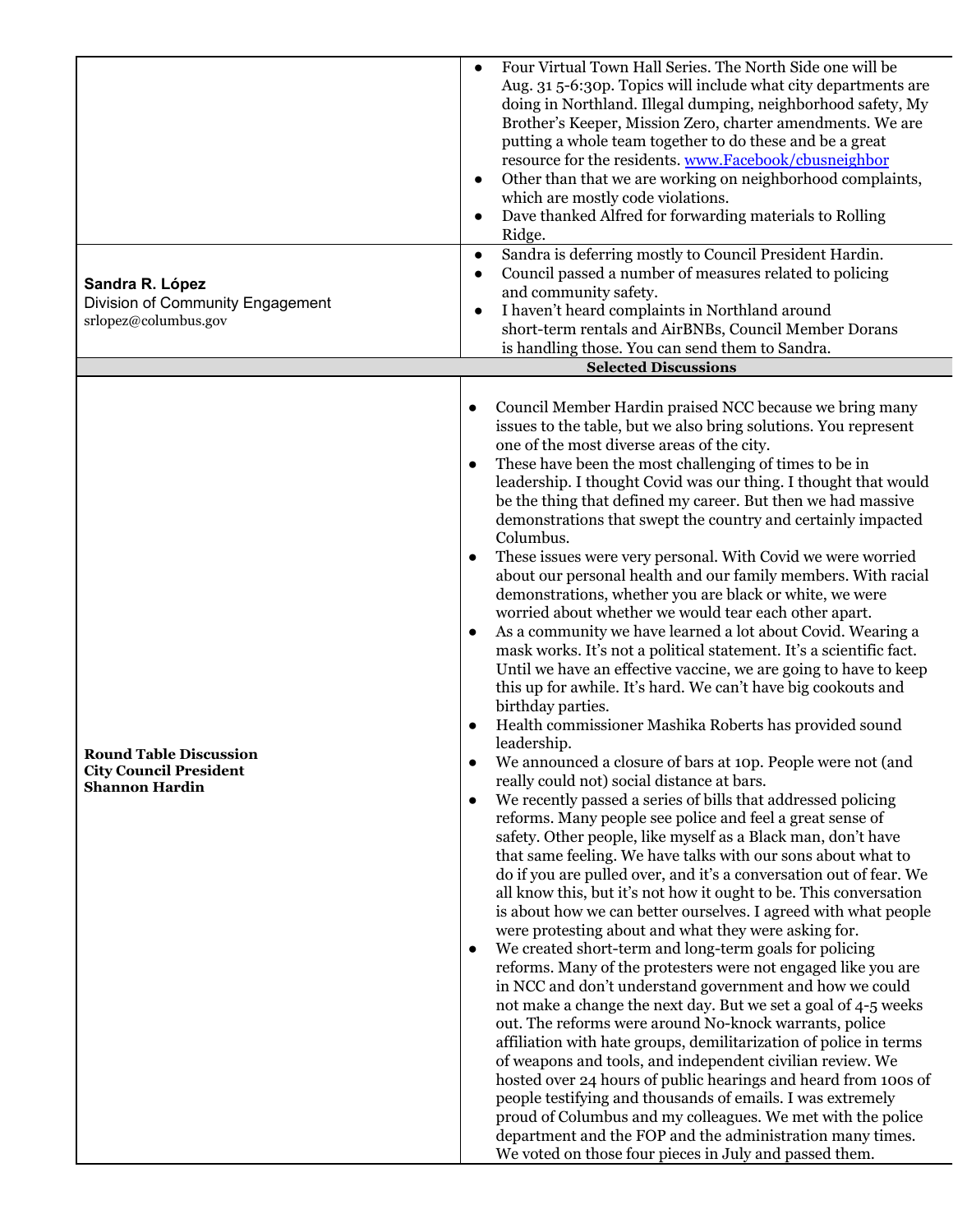| $\bullet$ | We were the largest city in the country that doesn't have          |
|-----------|--------------------------------------------------------------------|
|           |                                                                    |
|           | civilian review. What we passed is that the residents will be      |
|           | able to vote on this. We are still bound by the police contract.   |
|           | We look forward to entering those negotiations this November       |
|           |                                                                    |
|           | backed by the vote of the residents. We believe it's important to  |
|           | add it to the city charter/constitution.                           |
|           |                                                                    |
| ٠         | I feel we are just getting started. These four things are not      |
|           | police reform. What I want to invite neighbors into a              |
|           |                                                                    |
|           | conversation of reimagining policing. Are we asking police to      |
|           | deal with mental health, drugs, domestic situations and asking     |
|           | too much? If I see my neighbor with dementia having an             |
|           |                                                                    |
|           | argument with her son, do I need to call a police officer with a   |
|           | gun, or could I call 911 and get a social worker to come           |
|           | de-escalate that situation? Maybe we've not been supporting        |
|           |                                                                    |
|           | our police officers, who signed up for work most of us would       |
|           | not do, as best we can.                                            |
|           |                                                                    |
| ٠         | Prior to these issues, transit and housing were critical and still |
|           | are.                                                               |
|           | Bill Logan asked how do we define the hate groups in the           |
| $\bullet$ |                                                                    |
|           | legislation. Hardin: we worked with the FOP on that. They          |
|           | were eager to agree. When we first got into it, the First          |
|           |                                                                    |
|           | Amendment smacks you in the face. So we are going to create a      |
|           | registry of hate groups. They have to be about inciting violence   |
|           | against certain types of folks. A harder definition is what does   |
|           |                                                                    |
|           | "affiliation" mean? There's still work to be done, but we've used  |
|           | policy to state our values.                                        |
|           |                                                                    |
| $\bullet$ | Jennifer Myers asked what is the city doing to get young people    |
|           | to register to vote. Hardin: I am committed to being               |
|           | "obnoxious" in getting the voter registration out. Water bills     |
|           |                                                                    |
|           | will have vote registration forms. A large pizza company and a     |
|           | fast food company will be passing out voter registration. It's     |
|           |                                                                    |
|           | not going to be that safe for older people to work the polls. We   |
|           | need young people to step up and be poll workers. Youth can        |
|           | be paid for their time and have an excused absence from            |
|           |                                                                    |
|           | school. We also want people to vote early or by mail.              |
| $\bullet$ | Pat Hammel asked if the civilian review board would be trained     |
|           | in information about how police collective bargaining works?       |
|           |                                                                    |
|           | Hardin: The devil is in the details. The biggest opponents of      |
|           | body cameras was the FOP. Now the biggest proponents of            |
|           | them is the FOP. Times are changing. We want to create a           |
|           |                                                                    |
|           | board made up of informed folks. We want a well-trained staff      |
|           | who can do the investigations that can hold up in court or         |
|           |                                                                    |
|           | administrative hearings.                                           |
| $\bullet$ | Alicia asked if the Citizen's Police Academy will be brought       |
|           | back. Hardin said it would behoove everyone to understand the      |
|           |                                                                    |
|           | job police are asked to do. I pushed my council members to do      |
|           | ride-alongs and talk with police officers. We as council           |
|           | members learned things and that's why we ended up in a             |
|           |                                                                    |
|           | different place than we started out. I think we have asked         |
|           | police to solve every nasty issue in our community. My cousin      |
|           | in a female police officer and I rode along with her. It was scary |
|           |                                                                    |
|           | for me watching her. I think it's important for everyone to step   |
|           | in the shoes of a police officer. And its important for us as      |
|           |                                                                    |
|           | citizens to reevaluate what we've asked of them.                   |
| $\bullet$ | If we are going to solve our affordable housing issues, we're      |
|           | going to have to talk about transit. It costs \$8500 a year for    |
|           |                                                                    |
|           | residents to have a car. If we took away that necessity, think     |
|           | what that would allow people to do in terms of housing.            |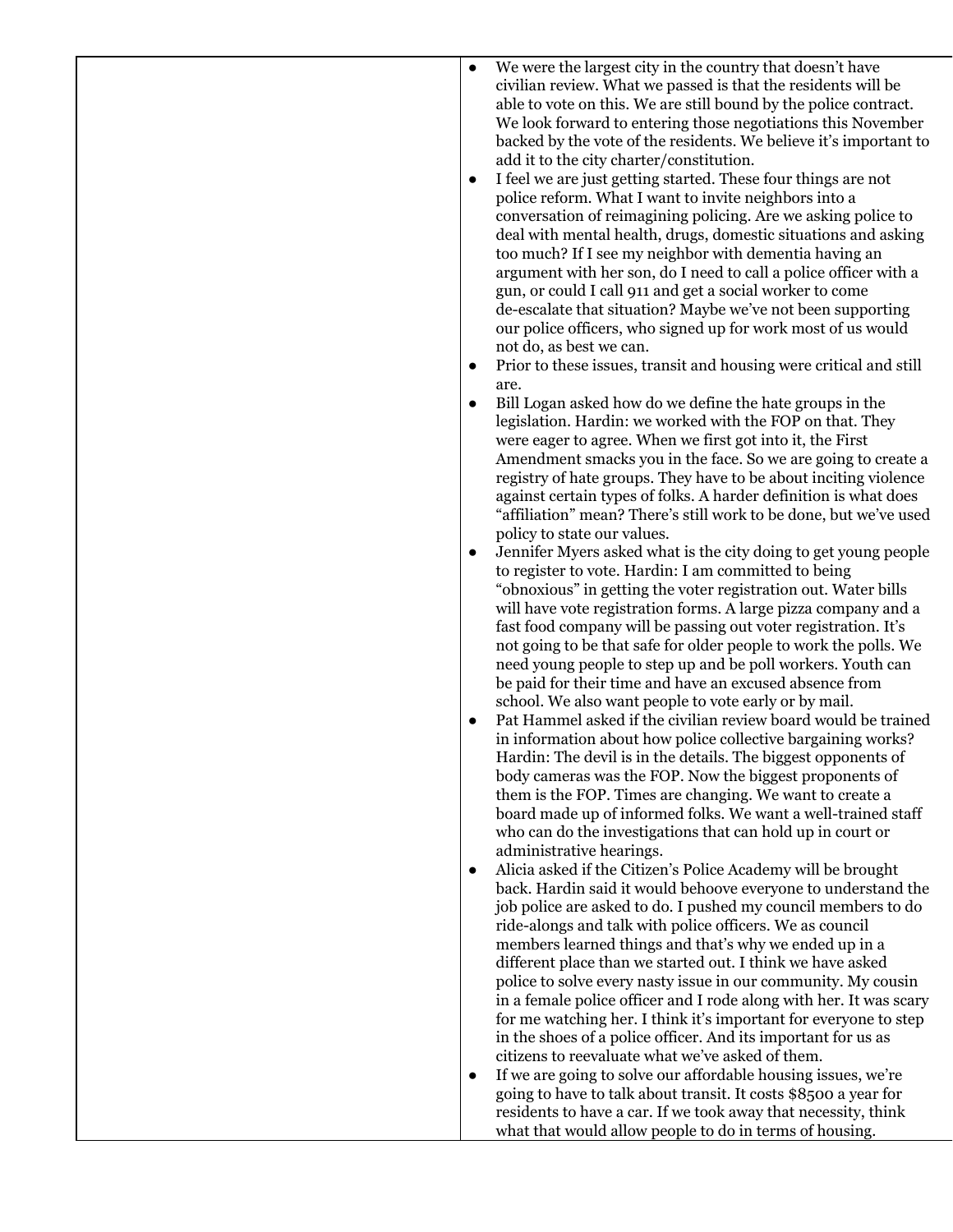|                                         | Bill Logan: In 10 years will we still be the City of Columbus or<br>$\bullet$<br>be another name? Hardin: I was supportive of taking the statue<br>down, but I do think the name Columbus is different. The<br>name is good if we ourselves are good.<br>Alice Foeller expressed being concerned about the<br>$\bullet$<br>roundabouts. Knowing it's mostly an ODOT project, it impacts<br>the neighbors and the local businesses and we are concerned<br>we are hosting an experiment with this unusual solution. We<br>want to feel the city has our backs. Council President Hardin<br>said he was not well-versed on this project but would have his<br>staff look into it.                                                                                                                                                                                                                                                                                                                                                                                                                                                                                                                                                                                                                                                                                                                                                                                                                                                                                                                                                                                                                                                                                                                                                                                                                                                                                                                                                                                                                                                                                                                                                                                                                                                                                                                                                            |  |
|-----------------------------------------|--------------------------------------------------------------------------------------------------------------------------------------------------------------------------------------------------------------------------------------------------------------------------------------------------------------------------------------------------------------------------------------------------------------------------------------------------------------------------------------------------------------------------------------------------------------------------------------------------------------------------------------------------------------------------------------------------------------------------------------------------------------------------------------------------------------------------------------------------------------------------------------------------------------------------------------------------------------------------------------------------------------------------------------------------------------------------------------------------------------------------------------------------------------------------------------------------------------------------------------------------------------------------------------------------------------------------------------------------------------------------------------------------------------------------------------------------------------------------------------------------------------------------------------------------------------------------------------------------------------------------------------------------------------------------------------------------------------------------------------------------------------------------------------------------------------------------------------------------------------------------------------------------------------------------------------------------------------------------------------------------------------------------------------------------------------------------------------------------------------------------------------------------------------------------------------------------------------------------------------------------------------------------------------------------------------------------------------------------------------------------------------------------------------------------------------------|--|
|                                         | <b>NCC Officer Reports</b>                                                                                                                                                                                                                                                                                                                                                                                                                                                                                                                                                                                                                                                                                                                                                                                                                                                                                                                                                                                                                                                                                                                                                                                                                                                                                                                                                                                                                                                                                                                                                                                                                                                                                                                                                                                                                                                                                                                                                                                                                                                                                                                                                                                                                                                                                                                                                                                                                 |  |
| <b>Treasurer</b><br>Felix Quachey       | No treasurers report this evening. We will do two months' worth<br>$\bullet$<br>next meeting.                                                                                                                                                                                                                                                                                                                                                                                                                                                                                                                                                                                                                                                                                                                                                                                                                                                                                                                                                                                                                                                                                                                                                                                                                                                                                                                                                                                                                                                                                                                                                                                                                                                                                                                                                                                                                                                                                                                                                                                                                                                                                                                                                                                                                                                                                                                                              |  |
| <b>Secretary</b><br>Alice Foeller       | Minutes from July are entered into the record, hearing no<br>$\bullet$<br>objections.                                                                                                                                                                                                                                                                                                                                                                                                                                                                                                                                                                                                                                                                                                                                                                                                                                                                                                                                                                                                                                                                                                                                                                                                                                                                                                                                                                                                                                                                                                                                                                                                                                                                                                                                                                                                                                                                                                                                                                                                                                                                                                                                                                                                                                                                                                                                                      |  |
| <b>Vice President</b><br>Roger Davidson | No report<br>$\bullet$                                                                                                                                                                                                                                                                                                                                                                                                                                                                                                                                                                                                                                                                                                                                                                                                                                                                                                                                                                                                                                                                                                                                                                                                                                                                                                                                                                                                                                                                                                                                                                                                                                                                                                                                                                                                                                                                                                                                                                                                                                                                                                                                                                                                                                                                                                                                                                                                                     |  |
| President<br>Alicia Ward                | Elevate Northland is now one of the Neighborhood Referral<br>$\bullet$<br>Partners for the city grants and loans being awarded to small<br>businesses. We are one of the organizations going to help small<br>businesses apply.<br>Aug 8 10a to noon at the YMCA. There will be another event in<br>a few weeks. Watch your email for that. This is primarily a food<br>give away for those in need, but if you want to donate food, you<br>may.<br>Our Elevate Northland's Online Marketplace is up and<br>running! Our goal is to add 10 vendors and 50 customers by<br>Aug. 23. So far we have three vendors and two customers, so<br>please come a buy some affordably, locally made items. You'll<br>need to arrange pickup directly with the vendors. Most of them<br>do not offer shipping. https://shop.elevatenorthland.org<br>We have a census video competition. It ends Sept. 10. Please<br>enter your creative video ideas. We want them in all languages<br>including English. We need everyone to be counted for political<br>representation and funding.<br>We are still looking for a building with a commercial kitchen in<br>it, in the heart of Northland. It needs to have COTA stops<br>nearby.<br>Northwoods Career Prep is offering a pathway to a high school<br>diploma for people from ages 15 to 21. They are located inside<br>Ashland University campus on 161. This is far superior to a<br>GED.<br>Next Elevate Northland Community Meeting is Aug. 12. Please<br>join as noon on Zoom.<br>On Aug. 13 is the 161 Task Force Meeting. ODOT will be<br>hosting it, to present the plan for the 161 corridor. We want to<br>push for nice looking barricades and traffic signals poles, etc.<br>We're surrounded on three sides by very attractive suburbs.<br>There's no reason for us to look slummy. As long as they are<br>constructing, we'd like nicer infrastructure. Dave Paul: I<br>talked with Angela Fedek – she's the engineer from the city. I<br>asked her if this is invitation only or if we can share it. She said<br>they do plan to have a public event but this meeting should not<br>be huge. They want to go deep and it's only an hour-long<br>meeting. We should have NCC folks and people from Forest<br>Park and Sharon Woods attend. But we don't want to<br>overwhelm the meeting. There is a link where you can<br>contribute public input. Please review the information at the |  |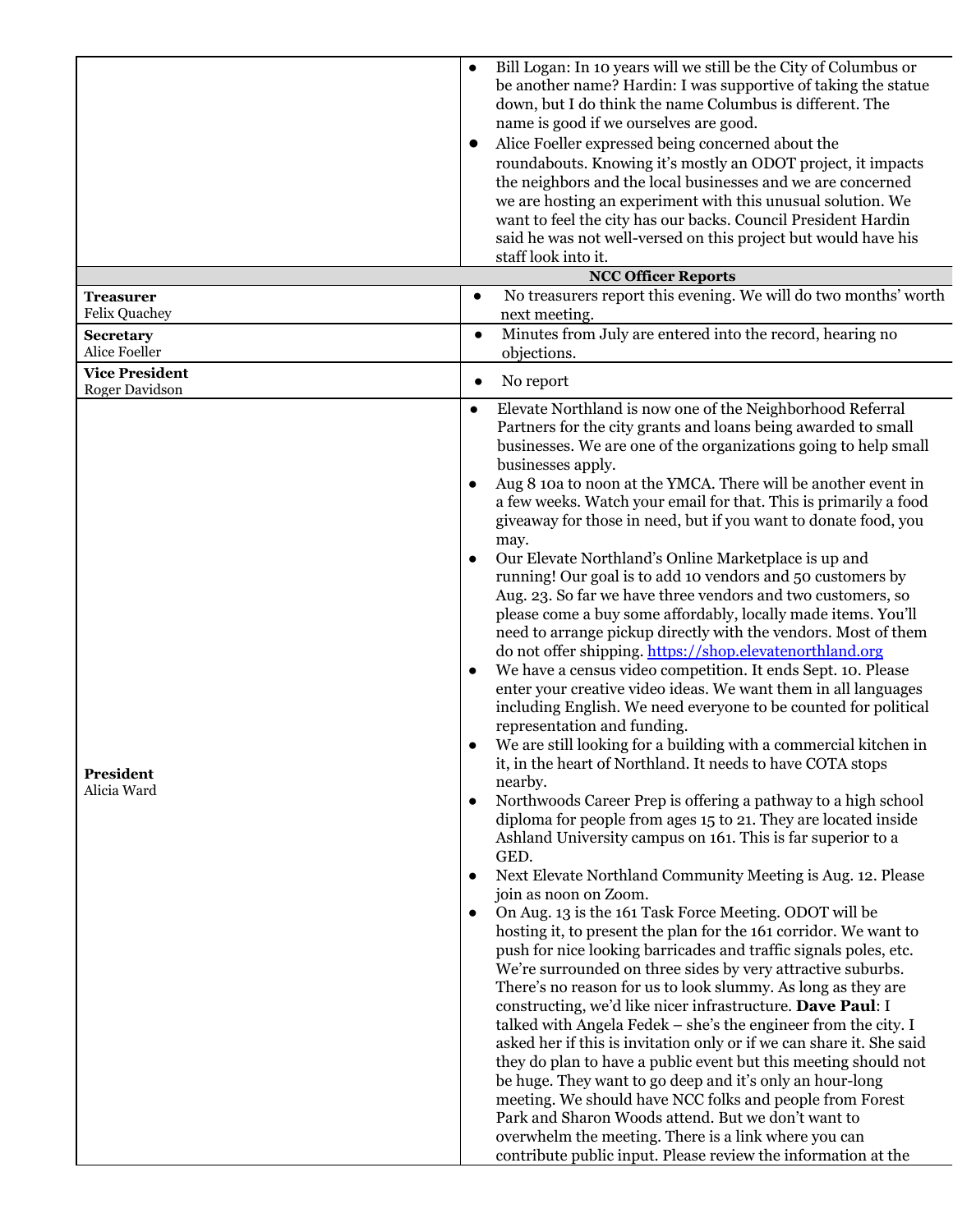|                                                                | site and you can type in your input, although we don't want<br>everyone on the call. https://publicinput.com/H718                                                                                                                                                                                                                                                                                                                                                                                                                                                                                                                                                                                                                                                                                                                                                                                                                                                                                                                                                       |
|----------------------------------------------------------------|-------------------------------------------------------------------------------------------------------------------------------------------------------------------------------------------------------------------------------------------------------------------------------------------------------------------------------------------------------------------------------------------------------------------------------------------------------------------------------------------------------------------------------------------------------------------------------------------------------------------------------------------------------------------------------------------------------------------------------------------------------------------------------------------------------------------------------------------------------------------------------------------------------------------------------------------------------------------------------------------------------------------------------------------------------------------------|
|                                                                | <b>NCC Committee Reports</b>                                                                                                                                                                                                                                                                                                                                                                                                                                                                                                                                                                                                                                                                                                                                                                                                                                                                                                                                                                                                                                            |
| <b>Independence Day Parade Committee</b>                       |                                                                                                                                                                                                                                                                                                                                                                                                                                                                                                                                                                                                                                                                                                                                                                                                                                                                                                                                                                                                                                                                         |
| Web site is northlandparade.org                                | No report<br>$\bullet$                                                                                                                                                                                                                                                                                                                                                                                                                                                                                                                                                                                                                                                                                                                                                                                                                                                                                                                                                                                                                                                  |
| <b>Development Committee</b><br>Dave Paul, Chair               | Case 1: Johnny Appleseed and Westerville Road. There was an<br>$\bullet$<br>area being used basically as a dump. They stopped dumping<br>there, but it wasn't really cleaned up. Russell Tree Service<br>proposed using it for their offices, truck headquarters, and to<br>mulch brush for their customers. We supported their project<br>unanimously. We asked that they include sidewalks on their<br>frontage on Johnny Appleseed Court.<br>Case 2 was a look-see or review with no recommendation<br>$\bullet$<br>requested. This case was for the Haemmerl Center on Morse<br>Road, which was in discussion with Mid-Ohio Food Collective<br>for them to have a food pantry that is a grocery-store concept.<br>More dignified for the client. They had identified this site. They<br>let us know that the morning before the case, Ascension<br>Lutheran went into contract with another buyer. But we<br>continued to discuss it with them and they presented what they<br>are trying to accomplish and we were able to recommend other<br>sites that may work. |
| <b>Graphics and Code Task Force</b><br>Bill Logan, Coordinator | 58 illegal signs removed last month. No graffiti.<br>$\bullet$<br>Eight code enforcement actions were residential. We've been<br>$\bullet$<br>trying to be gentle with the businesses, due to the difficulty of<br>them staying in business.<br>Too many vehicles in the driveway. Truck cabs parking in the<br>$\bullet$<br>driveways.<br>The political season is upon us. Political signs in the right of way<br>$\bullet$<br>are still illegal and will be removed. You may put them on your<br>personal property in your yard. A public service announcement<br>is a different kind of sign and has different rules, but there is a<br>limit of one political sign per yard. However we don't usually<br>notice unless there is a complaint. We've never had a complaint<br>about graduation signs, etc.                                                                                                                                                                                                                                                            |
|                                                                | <b>Additional Discussions</b>                                                                                                                                                                                                                                                                                                                                                                                                                                                                                                                                                                                                                                                                                                                                                                                                                                                                                                                                                                                                                                           |
| <b>Other Old Business</b>                                      | n/a<br>$\bullet$                                                                                                                                                                                                                                                                                                                                                                                                                                                                                                                                                                                                                                                                                                                                                                                                                                                                                                                                                                                                                                                        |
| <b>Other New Business</b>                                      | Little Turtle has been a member in the past and they were not<br>$\bullet$<br>a member but they have applied to join again. The executive<br>committee has reviewed their application and have approved<br>them to be considered by the larger group. Roger moves to<br>approve. John Kirkpatrick seconds. The vote was unanimous<br>to approve.<br>Dave Slowbe – there are very large housing developments<br>$\bullet$<br>completing work on Lee/Ulry area. The bike path is starting to<br>connect the communities.<br>Sharon Woods put out its first newsletter since January.<br>$\bullet$<br>2020 Census Video Contest Submission -<br>$\bullet$<br>https://docs.google.com/forms/d/e/1FAIpQLSch4wZex4qz7<br>Oup2d4yWEpt27f-wQrQxgWBJ03DwLjkvbWyKw/viewform                                                                                                                                                                                                                                                                                                       |
| <b>Open Forum</b><br>Comments, Announcements                   |                                                                                                                                                                                                                                                                                                                                                                                                                                                                                                                                                                                                                                                                                                                                                                                                                                                                                                                                                                                                                                                                         |

| President                  | mrsaward@yahoo.com     |
|----------------------------|------------------------|
| Alicia Ward (Cooper Woods) | $\bullet$ 614.634.0623 |